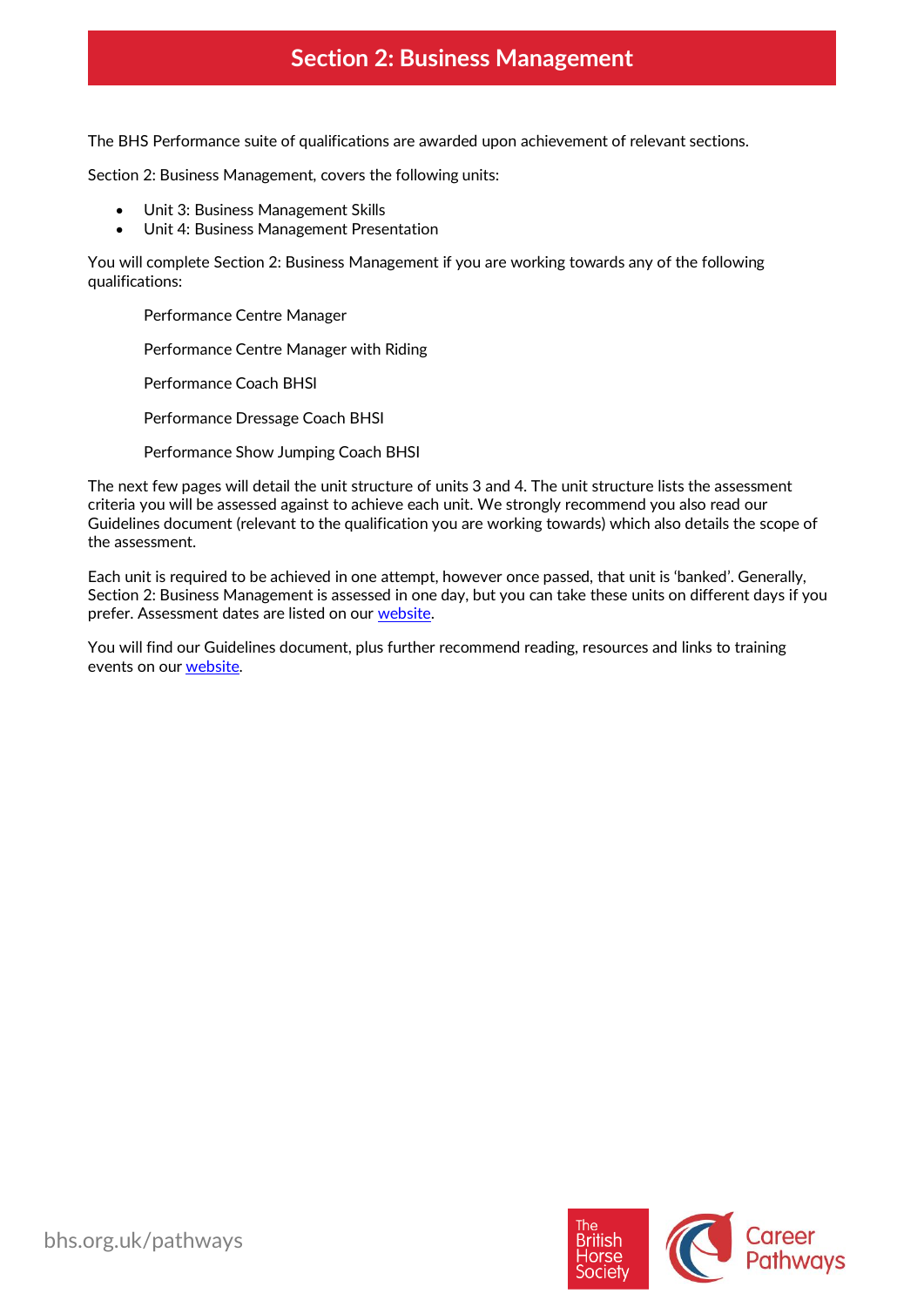### Unit Structure



### Unit 3: Business Management Skills

#### Unit Aim

This unit aims to enable learners to demonstrate that they have the business management skills and knowledge required for a performance centre manager, freelance performance coach or consultant.

#### Unit Introduction

This unit assumes a comprehensive understanding of terminology, concepts and techniques used in the management of an equestrian business.

| <b>Learning Outcome</b>                | <b>Assessment Criteria</b>                   | Guidance on the breadth of content that may                                | <b>Assessment</b> |
|----------------------------------------|----------------------------------------------|----------------------------------------------------------------------------|-------------------|
| The learner will be able to:           |                                              | be covered during assessment.                                              | <b>Method</b>     |
| 1. Understand the                      | 1.1 Explain methods for                      | <b>Range = 3 or more</b>                                                   | <b>Discussion</b> |
| training requirements                  | implementing a range of                      | Policies, procedures and working practice                                  |                   |
| for the strategic<br>organisation of a | policies, procedures and<br>working practice | may include:                                                               |                   |
| business                               |                                              | Safeguarding<br>$\bullet$<br><b>GDPR</b><br>$\bullet$                      |                   |
|                                        |                                              | Fire procedure and prevention<br>$\bullet$                                 |                   |
|                                        |                                              | Risk assessment procedures                                                 |                   |
|                                        |                                              | Accident/incident (procedure and<br>$\bullet$                              |                   |
|                                        |                                              | reporting (including RIDDOR))                                              |                   |
|                                        |                                              | Health and Safety (including COSHH)<br>$\bullet$                           |                   |
|                                        |                                              | <b>Equality and Diversity</b><br>$\bullet$                                 |                   |
|                                        |                                              | Radicalisation and the Prevent Duty<br>$\bullet$                           |                   |
| 2. Understand                          | 2.1 Explain how to support                   | Support may include:                                                       | <b>Discussion</b> |
| managerial                             | staff wellbeing                              | Legal requirements:                                                        |                   |
| responsibilities and                   |                                              | Contract                                                                   |                   |
| requirements for                       |                                              | Working hours and conditions                                               |                   |
| business success                       |                                              | Paid leave                                                                 |                   |
|                                        |                                              | Other support:                                                             |                   |
|                                        |                                              | Development and career progression<br>$\bullet$                            |                   |
|                                        |                                              | Motivation<br>$\bullet$                                                    |                   |
|                                        |                                              | Incentives and rewards                                                     |                   |
|                                        |                                              | Wage structure<br>$\bullet$                                                |                   |
|                                        |                                              | Appraisals / regular meetings<br>Staff initiatives (ie mental health first |                   |
|                                        |                                              | aiders)                                                                    |                   |
|                                        |                                              | Recruitment and retention<br>$\bullet$                                     |                   |
|                                        |                                              | Wellbeing to include:                                                      |                   |
|                                        |                                              | Physical and mental health                                                 |                   |
|                                        | 2.2 Evaluate the impact of                   | Impact may include:                                                        | <b>Discussion</b> |
|                                        | employment regulations on                    | Cost<br>$\bullet$                                                          |                   |
|                                        | business growth                              | Forward planning requirements<br>$\bullet$                                 |                   |
|                                        |                                              | Resources (ie HR department /                                              |                   |
|                                        |                                              | consultant)                                                                |                   |
|                                        |                                              | Security for employers and employees                                       |                   |
|                                        |                                              | Employment regulations may include:                                        |                   |
|                                        |                                              | Contract requirements                                                      |                   |
|                                        |                                              | Pension (auto enrolment)<br>$\bullet$                                      |                   |
|                                        |                                              | Working hours<br>$\bullet$                                                 |                   |
|                                        |                                              | Paid leave<br>Wage / minimum wage / cost of living                         |                   |
|                                        |                                              | wage                                                                       |                   |
|                                        |                                              | Apprentices                                                                |                   |
|                                        |                                              | Number of staff                                                            |                   |
|                                        |                                              | Health and Safety<br>$\bullet$                                             |                   |

The British Horse Society, Abbey Park, Stareton, Kenilworth, Warwickshire CV82XZ Tel: 02476 840500 | Email: pathways@bhs.org.uk | Web[: www.bhs.org.uk](http://www.bhs.org.uk/) The British Horse Society is a Registered Charity Nos. 210504 and SC038516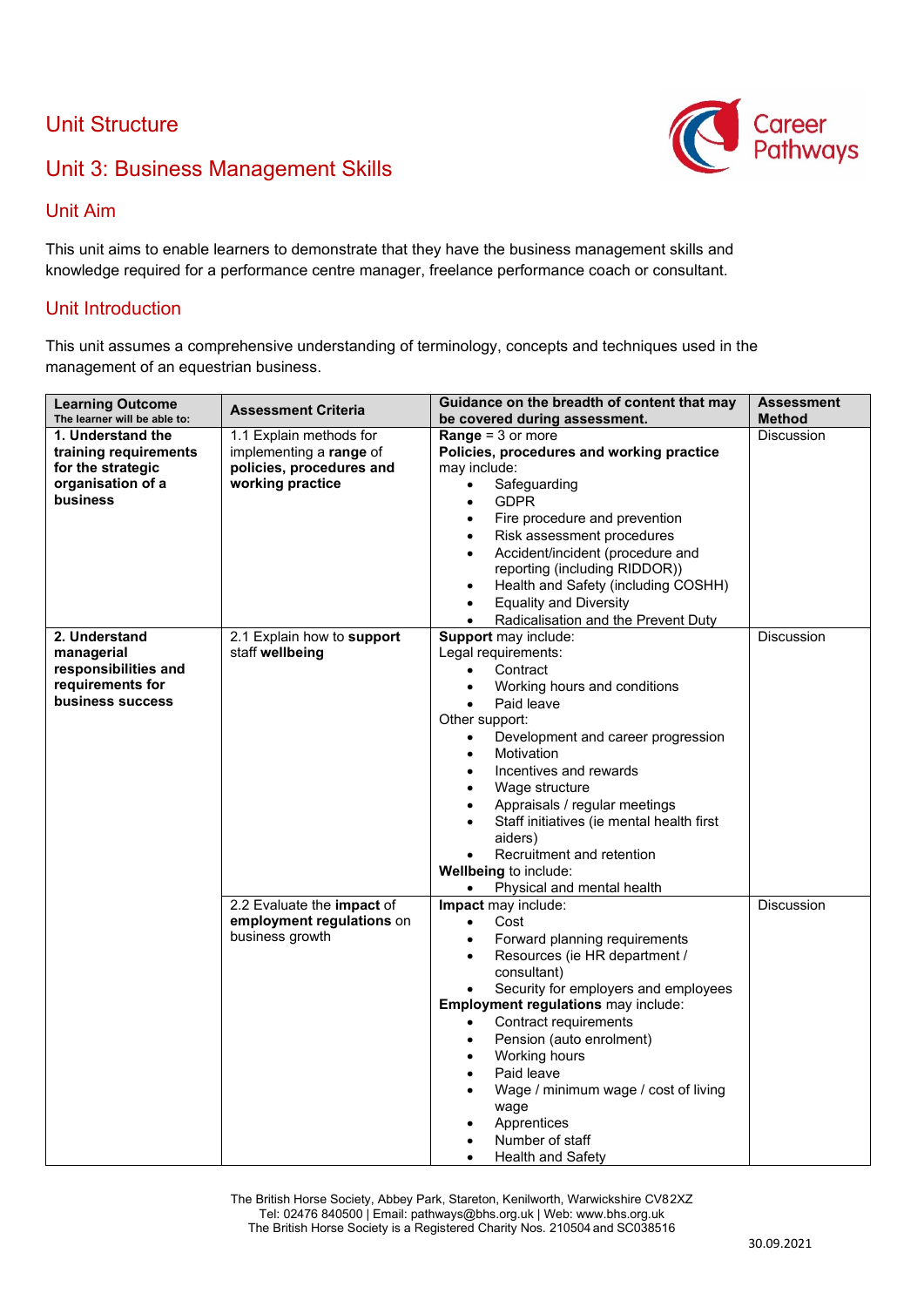| 2.3 Evaluate the impact of     | Impact may include:                                 | <b>Discussion</b> |
|--------------------------------|-----------------------------------------------------|-------------------|
| business growth on financial   | Cost<br>$\bullet$                                   |                   |
| requirements                   | Governance and structure                            |                   |
|                                |                                                     |                   |
|                                | Forward planning requirements                       |                   |
|                                | Resources (Finance team in house /                  |                   |
|                                | consultant / accountant)                            |                   |
|                                |                                                     |                   |
|                                | Economy of scale<br>$\bullet$                       |                   |
|                                | Financial requirements may include:                 |                   |
|                                | Fixed and variable costs<br>$\bullet$               |                   |
|                                |                                                     |                   |
|                                | <b>Banking facilities</b><br>$\bullet$              |                   |
|                                | VAT                                                 |                   |
|                                | Account preparation<br>$\bullet$                    |                   |
|                                |                                                     |                   |
|                                | Income and expenditure<br>٠                         |                   |
|                                | Invoicing                                           |                   |
|                                | Tax                                                 |                   |
|                                |                                                     |                   |
|                                | Financial capitalisation<br>٠                       |                   |
|                                | Budgeting and regular forecasting<br>$\bullet$      |                   |
| 2.4 Analyse a range of risks   | <b>Range</b> = $2$ or more                          | <b>Discussion</b> |
|                                |                                                     |                   |
| to an equestrian business and  | Risks may include:                                  |                   |
| the impact on the success of   | Fraud<br>$\bullet$                                  |                   |
| the business                   |                                                     |                   |
|                                | Cyber security<br>$\bullet$                         |                   |
|                                | <b>Burglary</b><br>$\bullet$                        |                   |
|                                | Not keeping up with modern technology<br>$\bullet$  |                   |
|                                | (offering different payment options /               |                   |
|                                |                                                     |                   |
|                                | plans, lost marketing opportunities)                |                   |
|                                | Social media<br>$\bullet$                           |                   |
|                                | Sustainability of business model                    |                   |
|                                | $\bullet$                                           |                   |
|                                | Carbon footprint of business<br>٠                   |                   |
|                                | Brexit / EU<br>٠                                    |                   |
|                                |                                                     |                   |
|                                | Contagious disease outbreak                         |                   |
|                                | Major accident / fatality                           |                   |
|                                | Serious welfare concern                             |                   |
|                                |                                                     |                   |
|                                | Ageing of horses / illness / injury<br>$\bullet$    |                   |
|                                | <b>Impact</b> may include:                          |                   |
|                                | Costs (rent, rates, insurance)<br>$\bullet$         |                   |
|                                |                                                     |                   |
|                                | <b>Risk Assessments</b>                             |                   |
|                                | Forward planning requirements<br>٠                  |                   |
|                                | Resources<br>$\bullet$                              |                   |
|                                |                                                     |                   |
|                                | Offering additional services to maintain<br>٠       |                   |
|                                | business (livery, holiday B&B,                      |                   |
|                                | competitions)                                       |                   |
|                                |                                                     |                   |
|                                | Loss of business<br>$\bullet$                       |                   |
|                                | Closure / shut down<br>$\bullet$                    |                   |
| 2.5 Explain a strategic plan   | Definition of a strategic plan<br>$\bullet$         | <b>Discussion</b> |
|                                |                                                     |                   |
|                                | What a strategic plan is used for<br>$\bullet$      |                   |
|                                | Benefit to the business                             |                   |
|                                | Development of a strategic plan                     |                   |
|                                |                                                     |                   |
|                                | Who has responsibility for                          |                   |
|                                | implementation                                      |                   |
|                                | Review of strategic plan<br>$\bullet$               |                   |
| 2.6 Explain the essential      | The learner should be able to explain a business    | <b>Discussion</b> |
|                                |                                                     |                   |
| elements of a business plan    | plan required for the application of finance        |                   |
| for the application of finance | towards the development of a facility or facilities |                   |
|                                | within the business.                                |                   |
|                                |                                                     |                   |
|                                | Finance may include:                                |                   |
|                                | Bank loan<br>$\bullet$                              |                   |
|                                | Overdraft                                           |                   |
|                                |                                                     |                   |
|                                | Re-mortgage                                         |                   |
|                                | Plan may include:                                   |                   |
|                                | Reasons to develop                                  |                   |
|                                |                                                     |                   |
|                                | Planning permission                                 |                   |
|                                | Legal requirements and regulations                  |                   |
|                                | Cost and added value to business                    |                   |
|                                | Maintenance plan or development plan<br>$\bullet$   |                   |
|                                |                                                     |                   |

The British Horse Society, Abbey Park, Stareton, Kenilworth, Warwickshire CV82XZ Tel: 02476 840500 | Email: pathways@bhs.org.uk | Web[: www.bhs.org.uk](http://www.bhs.org.uk/) The British Horse Society is a Registered Charity Nos. 210504 and SC038516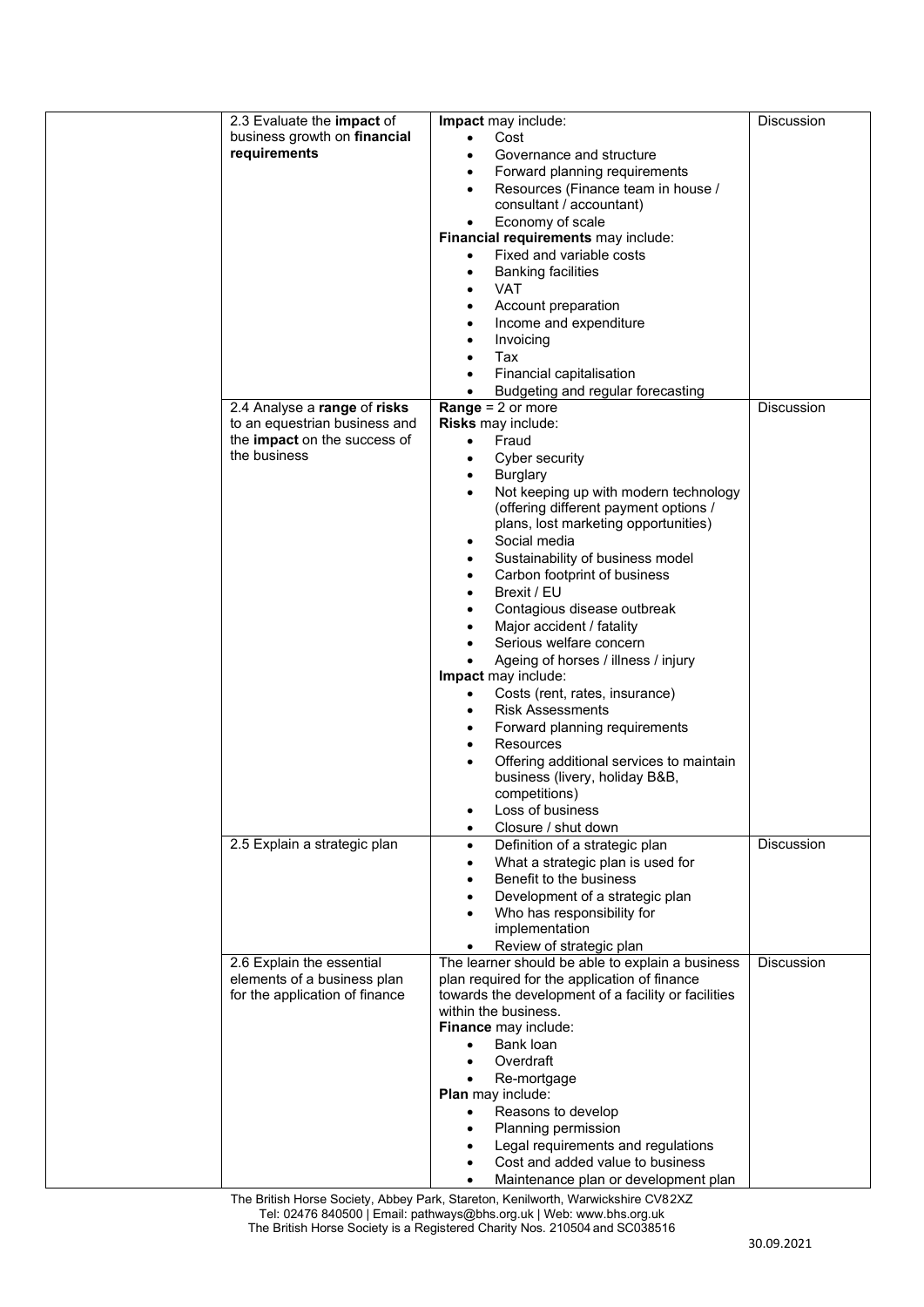| <b>Facility or facilities may include:</b>  |
|---------------------------------------------|
| • Surfaces / arenas                         |
| Grassland<br>$\bullet$                      |
| Car park<br>٠                               |
| Out buildings / communal rooms<br>$\bullet$ |
| <b>Stables</b>                              |

Please check the latest syllabus prior to booking. We regularly review our course content to make it relevant and current for the benefit of our learners. For these reasons, unit specifications may be updated.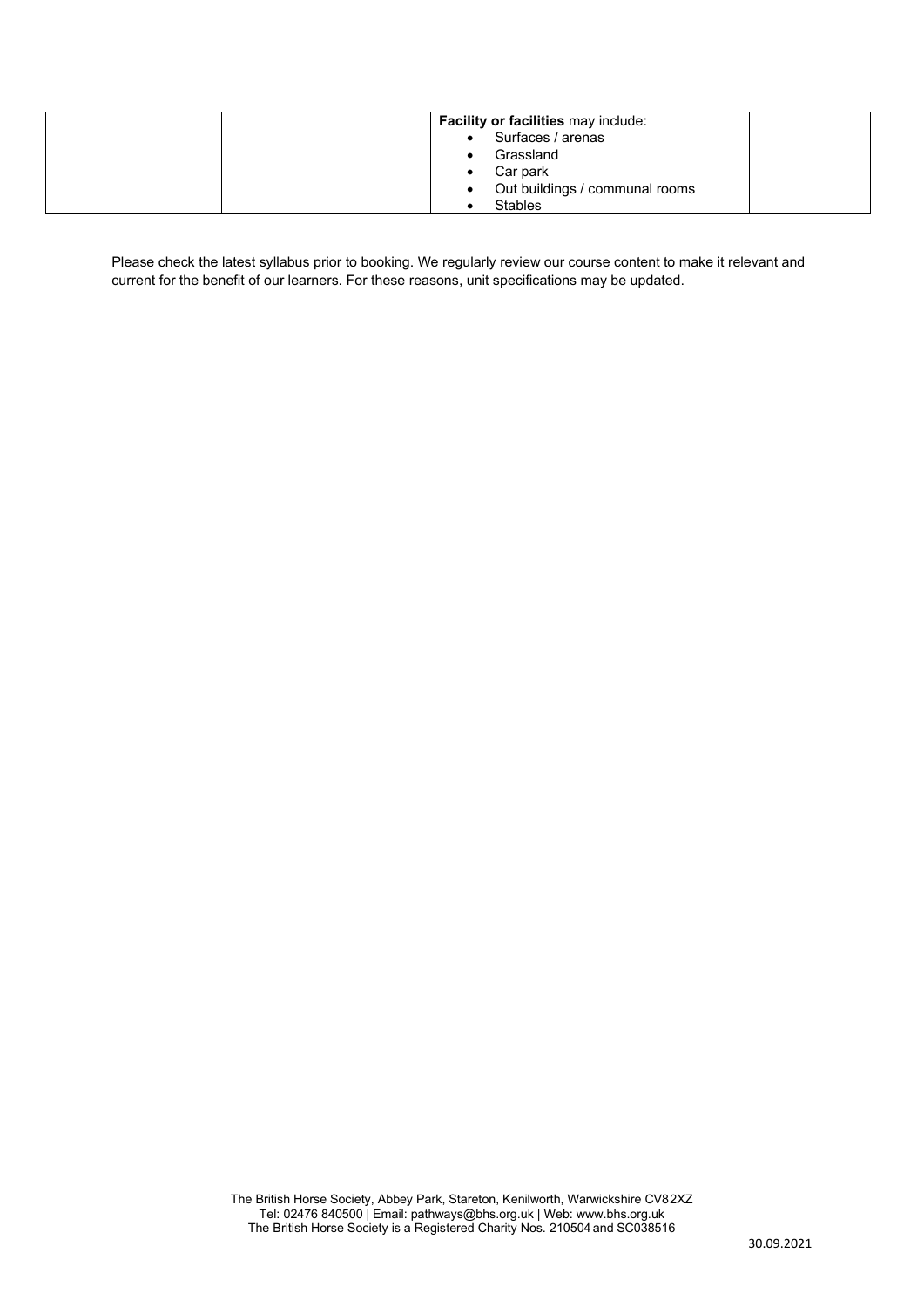## Unit Structure

## Unit 4: Business Management Presentation



### Unit Aim

This unit aims to enable learners to plan a response to manage a major incident on a yard or other equestrian business. Learners will present their proposed response to a panel of industry professionals.

#### Unit Introduction

This unit assumes an understanding of terminology, concepts and techniques used in the management of an equestrian business. Learners will present a response to a major incident to include the management of horses, staff and stakeholders (if applicable).

The learner will present on a pre-defined scenario, scenarios will be one of the below:

- Outbreak of an infectious / contagious disease
- Repercussions following a riding fatality on site
- Serious welfare concern
- Celebrity / media visit
- Social media fake news
- Break in / burglary
- Flooding or fire
- IT failure / GDPR breach / power cut
- Serious safeguarding concern

At the assessment, the learner will be given a case study that includes details of the business and a major incident relating to one of the above scenarios. The learner will be given at least 60 minutes of preparation time to prepare a response as if they were presenting to their Chief Executive or Board of Directors (of the business). The learner will assume the role of Senior Manager and will have responsibility for the management of the incident.

The learner will present their response to an assessor. The discussion will last no longer than 30 minutes.

| <b>Learning Outcome</b><br>The learner will be able to: | <b>Assessment Criteria</b>                                              | Guidance on the breadth of content that may<br>be covered during assessment.                                                                                                                                                       | <b>Assessment</b><br><b>Method</b> |
|---------------------------------------------------------|-------------------------------------------------------------------------|------------------------------------------------------------------------------------------------------------------------------------------------------------------------------------------------------------------------------------|------------------------------------|
| 1. Present a response<br>to a major incident            | 1.1 Demonstrate<br>communication skills                                 | <b>Communication skills may include:</b><br>Eye contact<br>Tone/clarity of voice<br>Body language<br>$\bullet$                                                                                                                     | Observation                        |
|                                                         | 1.2 Demonstrate technical<br>understanding                              | Technical content meets industry<br>$\bullet$<br>requirements and good practice<br>Good understanding of technical<br>$\bullet$<br>content, language and terminology<br>Appropriate to current law and<br>$\bullet$<br>legislation | Observation and<br>discussion      |
|                                                         | 1.3 Explain the nature and<br>possible <b>impact</b> to the<br>business | Impact may include:<br>Staff and horses<br>Cost<br>٠<br>Resources<br>٠<br>Adverse publicity<br>$\bullet$<br>Reputation                                                                                                             | Observation and<br>discussion      |
|                                                         | 1.4 Plan a response                                                     | <b>Plan</b> may include:<br>Risk assessment (if appropriate)<br>$\bullet$<br>Immediate response (first few hours)<br>$\bullet$<br>Medium term (1-5 days)<br>٠                                                                      | Observation and<br>discussion      |

The British Horse Society, Abbey Park, Stareton, Kenilworth, Warwickshire CV8 2XZ Tel: 02476 840500 | Email: pathways@bhs.org.uk | Web: [www.bhs.org.uk](http://www.bhs.org.uk/) The British Horse Society is a Registered Charity Nos. 210504 and SC038516